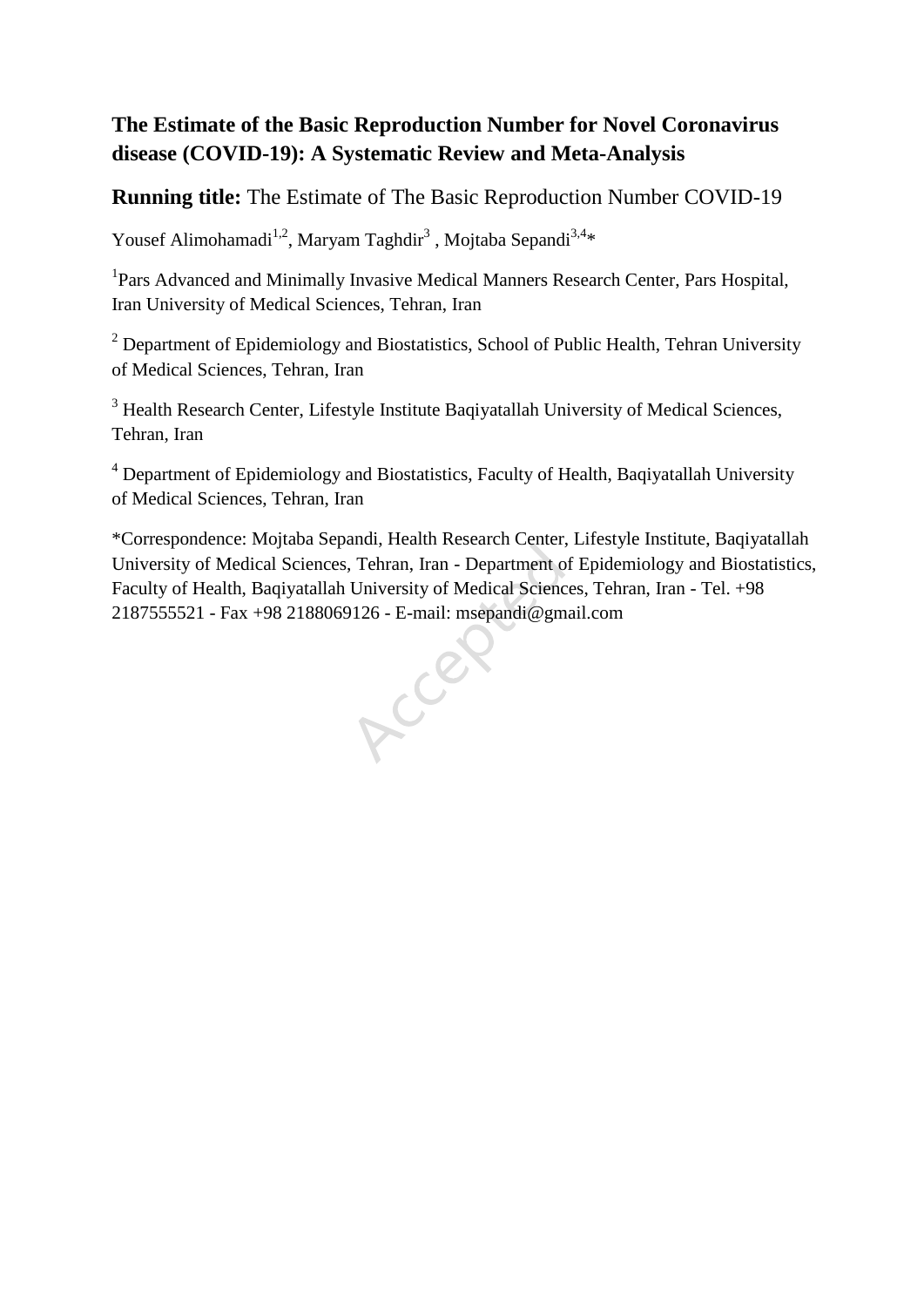#### **Abstract**

**Objectives:** The outbreak of the 2019 novel coronavirus disease (COVID-19) infection is one of the main public health challenges in the world. Because of high transmissibility, the COVID-19 causes many morbidities and mortality in the main parts of the world. The true estimation of the basic reproduction number  $(R_0)$  can be beneficial in terms of prevention programs. Because of the present controversy among the original researches about this issue, the current systematic review and meta-analysis aimed to estimate the pooled  $R_0$  for COVID-19 in the current outbreak.

**Methods**: International databases, (including Google Scholar, Science Direct, PubMed, and Scopus) were searched to obtain the studies conducted regarding the reproductive number of COVID-19. Articles were searched using the following keywords: "COVID-19" and "basic reproduction number" or " $R_0$ ". The Heterogeneity of between studies was assessed using the  $I^2$  index, Cochran's Q test and  $T^2$ . The random-effects model was used to estimate the R<sub>0</sub> in this study.

**Results:** The mean of reported  $R_0$  in articles was calculated as  $3.38\pm1.40$  with a range of 1.9 to 6.49. According to the results of the random-effects model, the Pooled  $R_0$  for COVID-19 was estimated as 3.32(2.81-3.82). According to the results of meta-regression analysis, the type of used models in estimating  $R_0$  does not have a significant effect on heterogeneity between studies  $(P: 0.18)$ 

**Conclusion:** Considering the estimated  $R_0$  for COVID-19, reducing the number of contacts within the population is inevitable to control the epidemic. The estimated overall  $R_0$  was more than WHO estimates.

**Keywords:** Basic Reproduction Number, COVID-19, Meta-Analysis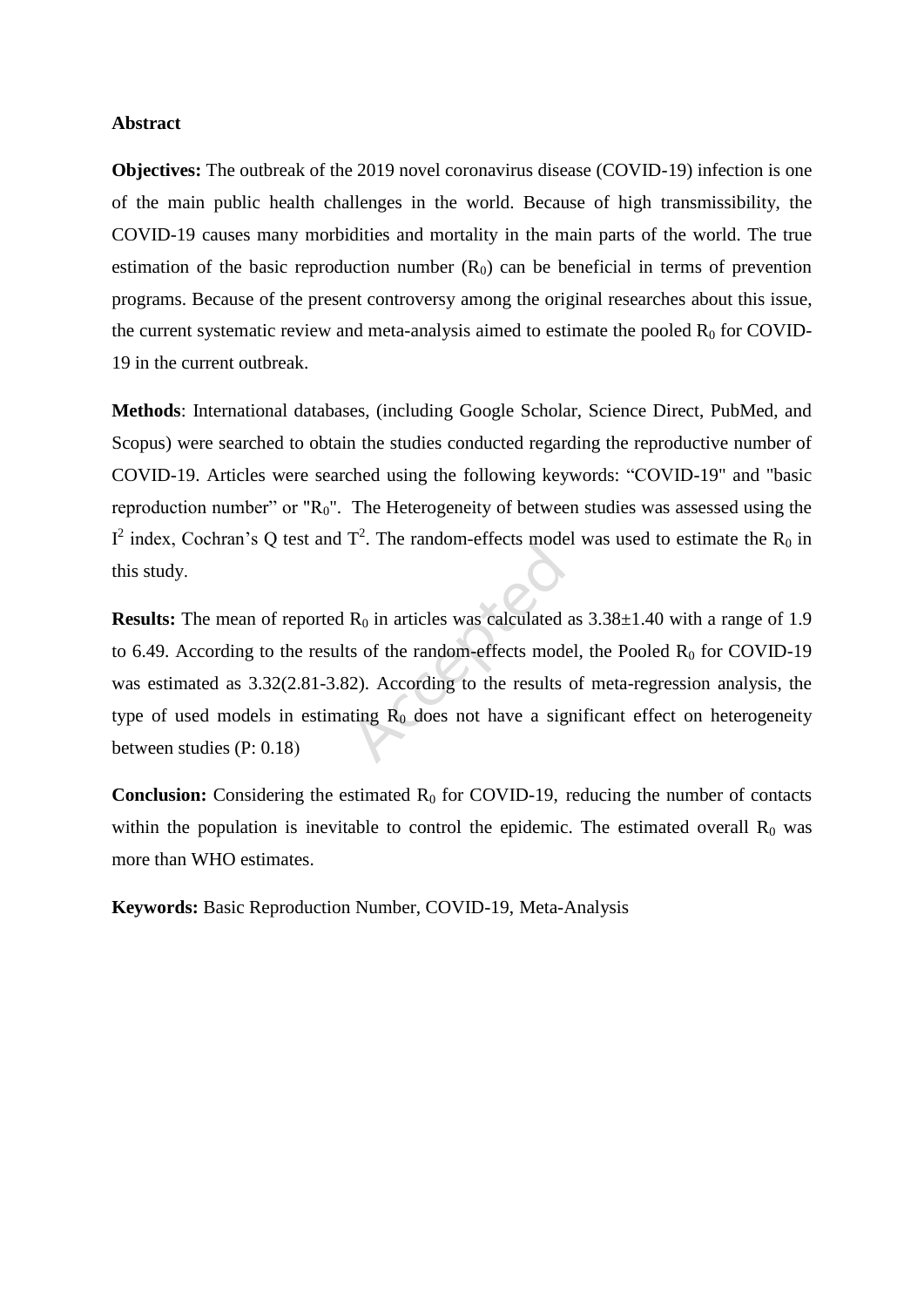#### **INTRODUCTION**

In December 2019, a series of pneumonia cases without any identified causes appeared in Wuhan, Hubei, China, with clinical symptoms similar to viral pneumonia [1-3]. Most of the mentioned reported cases worked or lived around the local Huanan seafood wholesale market, where live animals were also sold there [4]. This new human infected virus named by WHO as the 2019 novel coronavirus (COVID-19) [5]. Because of high contagiousness and morbidity, this infection considered by WHO as a global urgency [6]. Because of the high transmissibility of this viral infection, up to 26 Jan 2020 more than 2000 confirmed cases of COVID-19 were identified in China mainly in Wuhan province [7]. Also as of Feb 15, 2020, about 66580 cases with 1524 deaths reported from China [8]. The human to human transmission of this infectious disease was confirmed [9] and this infection reported from countries other than China [10]. Because of the high infectiousness ability of this virus among the suspect population, the calculation of basic reproduction number (R0), is essential in terms of prevention measures [1]. The  $R_0$  is an epidemiologic metric that can use to assess the contagiousness feature of infectious agents. This index presents the average number of new cases generated by an infected person [11, 12]. The higher amount of  $R_0$  refers to more contagiousness of infectious agents. Since the epidemic began in China, numerous papers have been published. Because the results of various studies so far have been done in this regard are somewhat different and controversial, the current systematic review and metaanalysis aimed to estimate the pooled  $R_0$  for the COVID-19 outbreak, using the original articles published during 2020.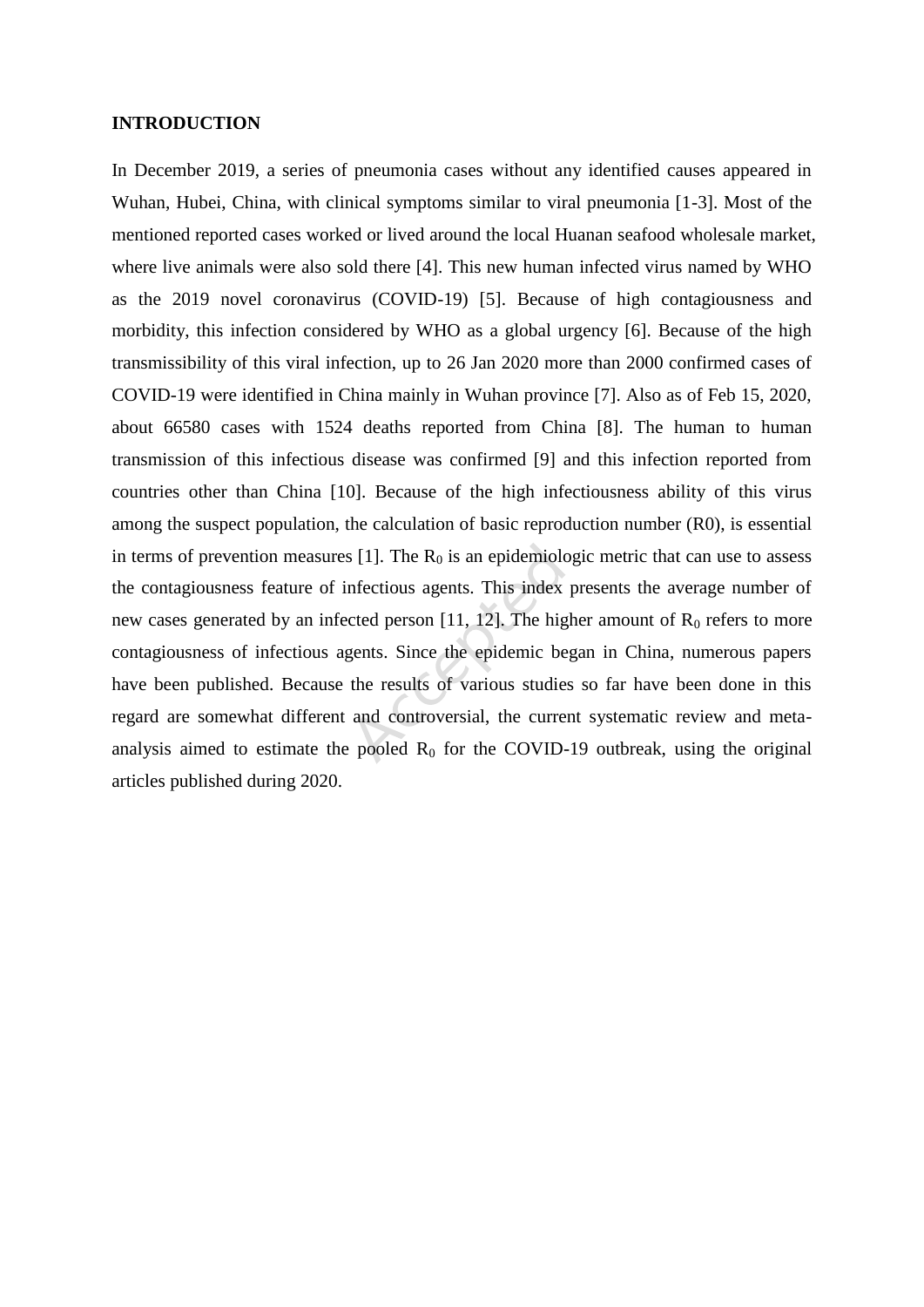#### **METHODS**

#### Search strategy

This systematic review and meta-analysis performed to estimate pooled  $R_0$  of COVID-19 in articles published in international journals. International databases, (including Google Scholar, Science Direct, PubMed, and Scopus) were searched to obtain the studies conducted regarding the reproductive number of COVID-19. Articles were searched using the keywords "COVID-19" AND "basic reproduction number" OR  $"R_0"$ .

#### **Study selection and data extraction**

In the current study, all studies in 2020 which estimated  $R_0$  for COVID-19 were entered into the meta-analysis. The information such as the name of first authors, country, year of study, model of estimation  $R_0$  and estimated  $R_0$  value (with 95% confidence interval) were extracted from the articles.

#### **Statistical analysis**

The heterogeneity of between studies was assessed using the  $I^2$  index, Cochran's Q test and  $T<sup>2</sup>$ . According to  $I<sup>2</sup>$  results the heterogeneity can classified into three categories which include:  $I^2$  < 25% (low heterogeneity),  $I^2 = 25-75$ % (average heterogeneity), and  $I^2$  index > 75% (high heterogeneity)[13]. Because of the high amount of  $I^2$  (99.3%), as well as the significance of Cochran's Q ( $p < 0.0001$ ) the random-effects model was used to estimate of reproductive number  $(R_0)$  in this study. Also, the univariate Meta-regression analysis was used to assess the effect of different models on heterogeneity between studies. The impact of covariates on the estimated  $R_0$  was assessed by univariate meta-regression analysis. In the current study, just the used Models to estimate  $R_0$  by original researches were considered as a covariate. Data were analyzed by STATA (version 11) software.

## **Ethics Statement**

This paper is a systematic review so it did not need ethical consideration.

## **RESULTS**

We identified 85 studies, of which 23 were duplicates, leaving 62 reports (Figure 1). A total of 55 reports passed the initial screening, and 23 reports passed full-text assessment for eligibility. Reasons for exclusion were as follows: reporting of  $R_e$  and instead of  $R_0$  and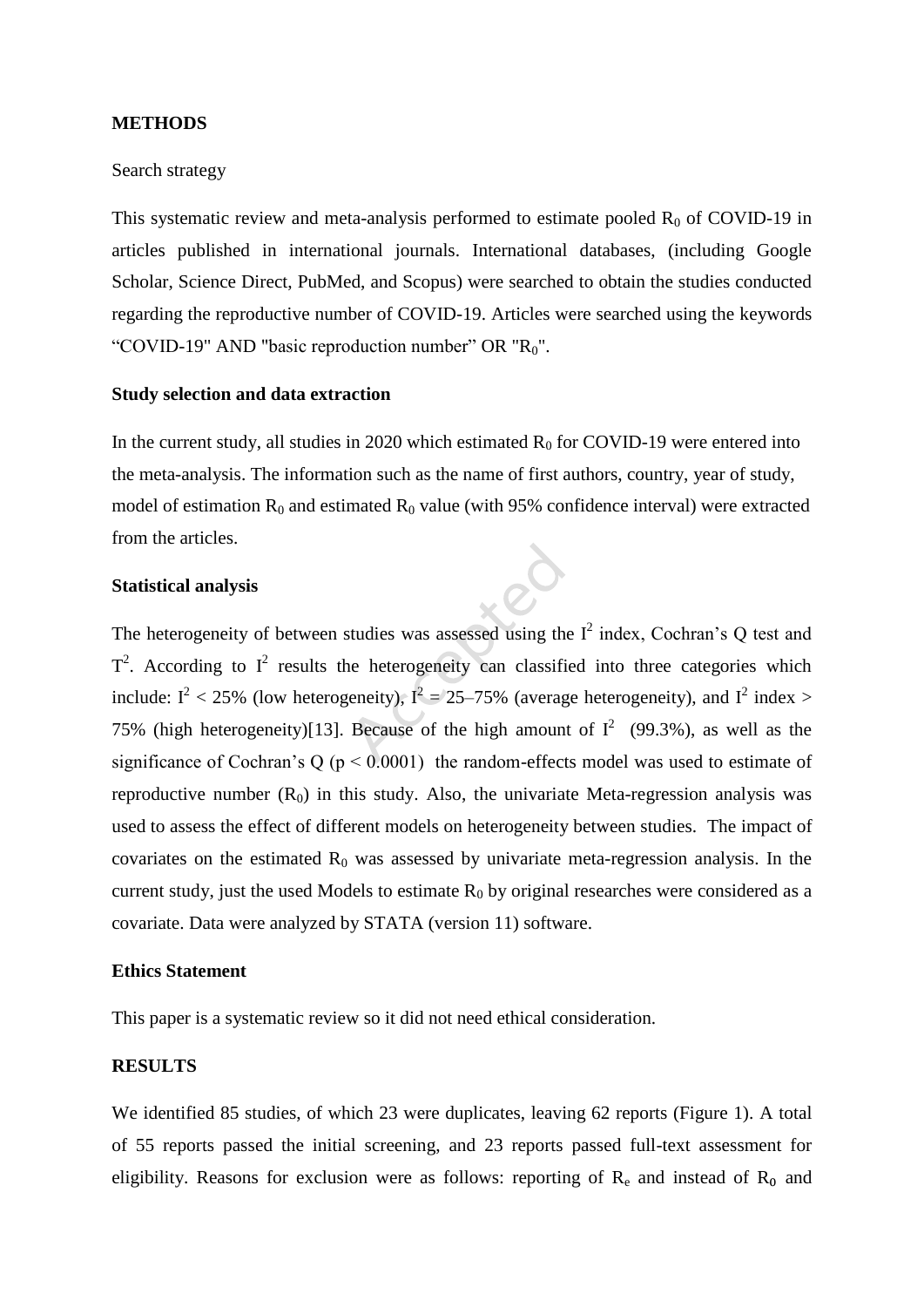insufficient data. Finally, we included 23 studies in this systematic review (Table 1). No studies were excluded due to poor quality. In the current study 29 records that estimated  $R_0$  of COVID-19 were entered to analysis. Studies have used different methods to estimate  $R_0$  for COVID-19. All the studies that were included in the Meta-analysis were done in 2020 in China. The mean of reported  $R_0$  in articles was calculated as  $3.38\pm1.40$  with a range of 1.9 to 6.49. More information was shown in Table 1.

## **Pooled estimation of reproductive number (R0)**

According to the results of the random-effects model, the pooled  $R_0$  for Covid-19 was estimated as 3.32(2.81-3.82). It means each infected person with COVID-19 can transmit the infection to on average 4 susceptible people (Figure and Table 2). There was significant heterogeneity between studies ( $I^2$ :99.3, P of chi 2 test for heterogeneity :< 0.001 and  $T^2$ : 1.72) (Table 2).

#### **Meta-regression**

According to the results of meta-regression analysis, the type of models used for estimation of  $R_0$  doesn't have a significant effect on heterogeneity between studies (P: 0.81). The distribution of the estimated  $R_0$  according to different models was shown in Figure 3. The numbers on the x-axis in Figure 3 represent the type of method used in estimating  $R_0$ . The coding is as follows: Stochastic Markov Chain Monte Carlo methods=1, Dynamic Compartmental Model=2, Statistical Exponential Growth Model=3, Statistical Maximum Likelihood Estimation=4, Mathematical Transmission Model=5, Mathematical Incidence Decay, and Exponential Adjustment=6, Stochastic Simulations of Early Outbreak Trajectories=7, Mathematical SEIR-type Epidemiological Model=8, other Mathematical Models=9, Networked Dynamics Meta Population Model =10, Fudan-CCDC Model=11, SEIQ Model=12, Coalescent-based Exponential Growth, and a Birth-Death Skyline Model=13, not mentioned =14.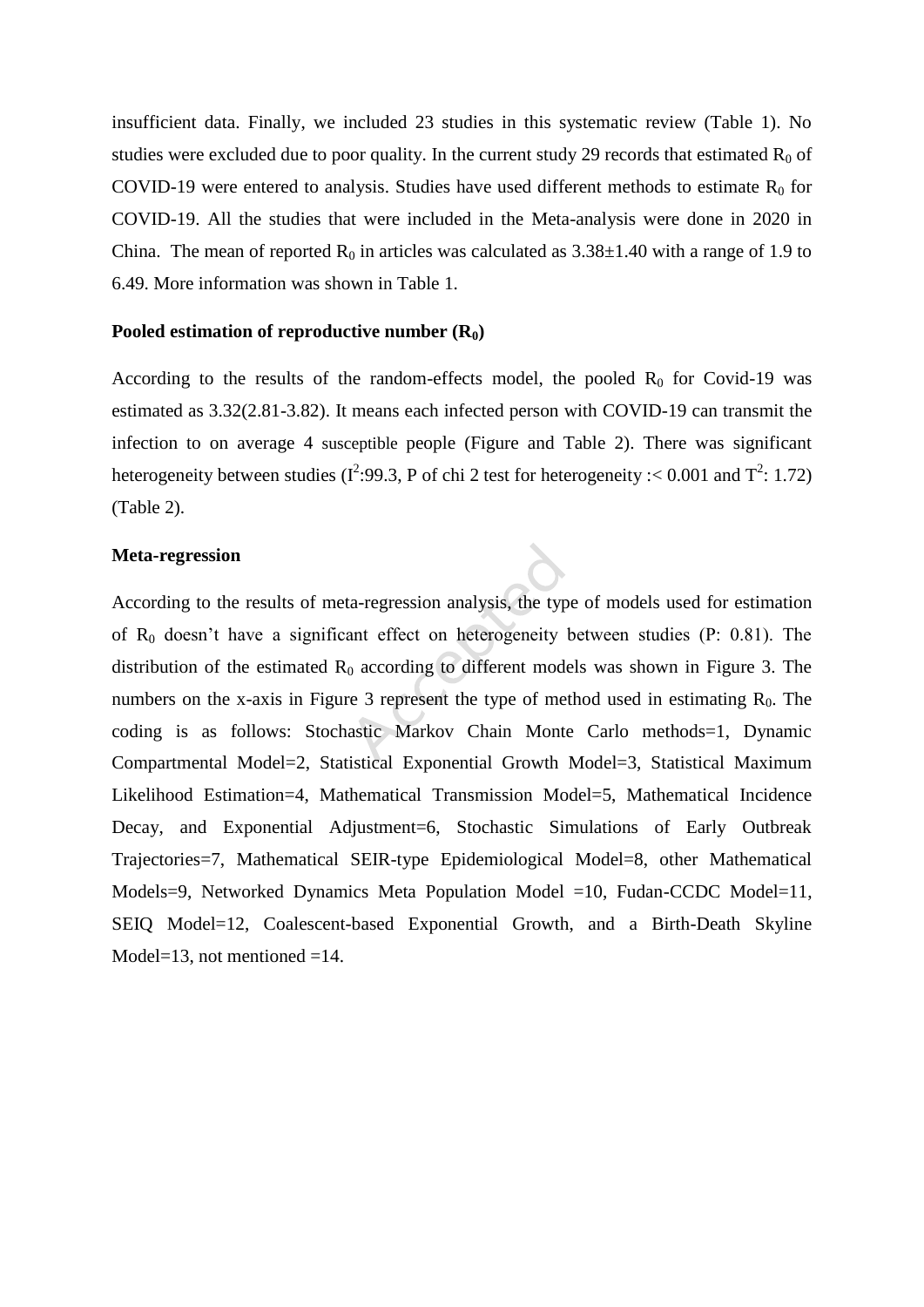

**Figure1.** PRISMA Flow Diagram for included studies in current meta-analysis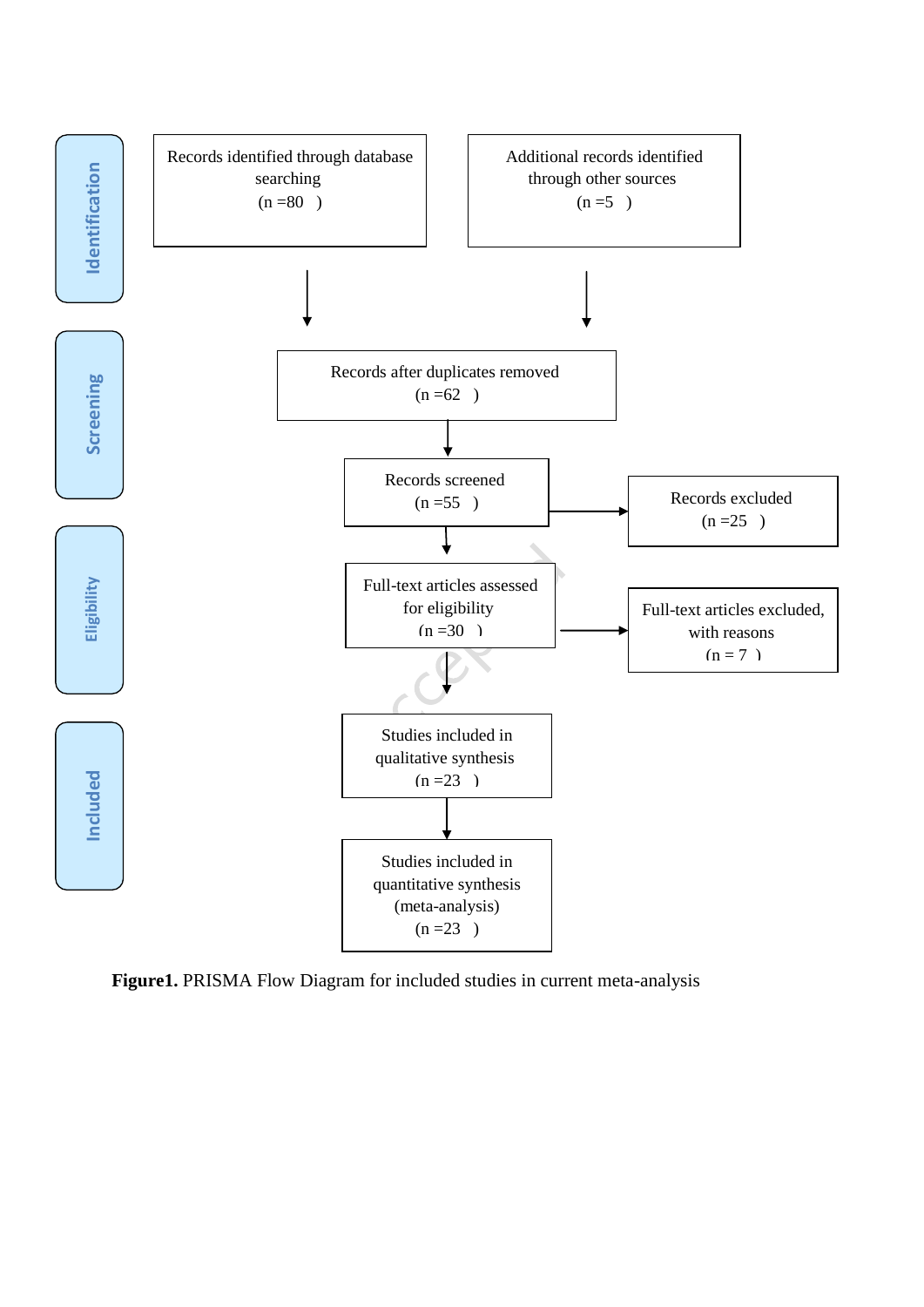| first author                                       | Year | Country | Model                                                                   | Reproductive<br>number | <b>LCL</b> | <b>UCL</b> |
|----------------------------------------------------|------|---------|-------------------------------------------------------------------------|------------------------|------------|------------|
| Joseph T Wu et al[14]                              | 2020 | China   | <b>MCMC</b>                                                             | 2.68                   | 2.47       | 2.86       |
| Mingwang Shen et al[15]                            | 2020 | China   | Dynamic Compartmental Model                                             | 6.49                   | 6.31       | 6.66       |
| Tao Liu et al(16)                                  | 2020 | China   | <b>Statistical Exponential Growth Model</b>                             | 2.90                   | 2.32       | 3.63       |
| Tao Liu et al[16]                                  | 2020 | China   | <b>Statistical Maximum Likelihood</b><br>Estimation                     | 2.92                   | 2.28       | 3.67       |
| Jonathan M. Read et<br>al $[17]$                   | 2020 | China   | <b>Mathematical Transmission Model</b>                                  | 3.11                   | 2.39       | 4.13       |
| Maimuna Majumder et<br>al $[18]$                   | 2020 | China   | <b>IDEA</b>                                                             | 2.55                   | 2.00       | 3.10       |
| <b>WHO[11]</b>                                     | 2020 | China   | <b>Mathematical Model</b>                                               | 1.95                   | 1.40       | 2.50       |
| Shi Zhao et al[19]                                 | 2020 | China   | <b>Statistical Exponential Growth Model</b>                             | 2.24                   | 1.96       | 2.55       |
| Shi Zhao et al[19]                                 | 2020 | China   | <b>Statistical Exponential Growth Model</b>                             | 3.58                   | 2.89       | 4.39       |
| Natsuko Imai[20]                                   | 2020 | China   | Mathematical Model                                                      | 2.50                   | 1.50       | 3.50       |
| <b>Julien Riou and Christian</b><br>L. Althaus[21] | 2020 | China   | <b>Stochastic Simulations of Early Outbreak</b><br>Trajectories         | 2.20                   | 1.40       | 3.80       |
| Tang, Biao et al.[22]                              | 2020 | China   | Mathematical SEIR-Type Epidemiological<br>Model                         | 6.47                   | 5.71       | 7.23       |
| Qun Li et al[(23]                                  | 2020 | China   | <b>Statistical Exponential Growth Model</b>                             | 2.20                   | 1.40       | 3.90       |
| Sheng Zhang et al[24]                              | 2020 | China   | <b>Statistical Maximum Likelihood</b><br>Estimation                     | 2.28                   | 2.06       | 2.52       |
| <b>Mingwang Shen et al[15]</b>                     | 2020 | China   | <b>Mathematical Model</b>                                               | 4.71                   | 4.50       | 4.92       |
| Zhanwei Du et al[25]                               | 2020 | China   | <b>Statistica Exponential Growth Model</b>                              | 1.90                   | 1.47       | 2.59       |
| <b>Kamalich Muniz-</b><br>Rodriguez et al[26]      | 2020 | China   | <b>Statistica Exponential Growth Model</b>                              | 3.30                   | 3.10       | 4.20       |
| Can Zhou[27]                                       | 2020 | China   | <b>SEIR Model</b>                                                       | 2.12                   | 2.04       | 2.18       |
| Tao Liu[28]                                        | 2020 | China   | <b>Statistical Exponential Growth Model</b>                             | 4.50                   | 4.40       | 4.60       |
| Tao Liu[28]                                        | 2020 | China   | <b>Statistical Exponential Growth Model</b>                             | 4.40                   | 4.30       | 4.60       |
| Ruiyun Li et al[29]                                | 2020 | China   | Networked Dynamic Metapopulation<br>Model                               | 2.23                   | 1.77       | 3.00       |
| Sang Woo Park et al[30]                            | 2020 | China   | <b>MCMC</b>                                                             | 3.10                   | 2.10       | 5.70       |
| Nian Shao et al[31]                                | 2020 | China   | Fudan-CCDC Mode                                                         | 3.32                   | 3.25       | 3.40       |
| Huijuan Zhou et al[32]                             | 2020 | China   | SEIQ Model                                                              | 5.50                   | 5.30       | 5.80       |
| Alessia Lai et al[33]                              | 2020 | China   | Coalescent-Based Exponential Growth<br>And a Birth-Death Skyline Method | 2.60                   | 2.10       | 5.10       |
| Sung-mok Jung et al[9]                             | 2020 | China   | <b>MCMC</b>                                                             | 2.10                   | 2.00       | 2.20       |
| Sung-mok Jung et al[9]                             | 2020 | China   | <b>MCMC</b>                                                             | 3.20                   | 2.70       | 3.70       |
| Steven Sanche et al[34]                            | 2020 | China   | <b>Statistical Exponential Growth Model</b>                             | 6.30                   | 3.30       | 11.30      |
| Steven Sanche et al[34]                            | 2020 | China   | <b>Statistical Exponential Growth Model</b>                             | 4.70                   | 2.80       | 7.60       |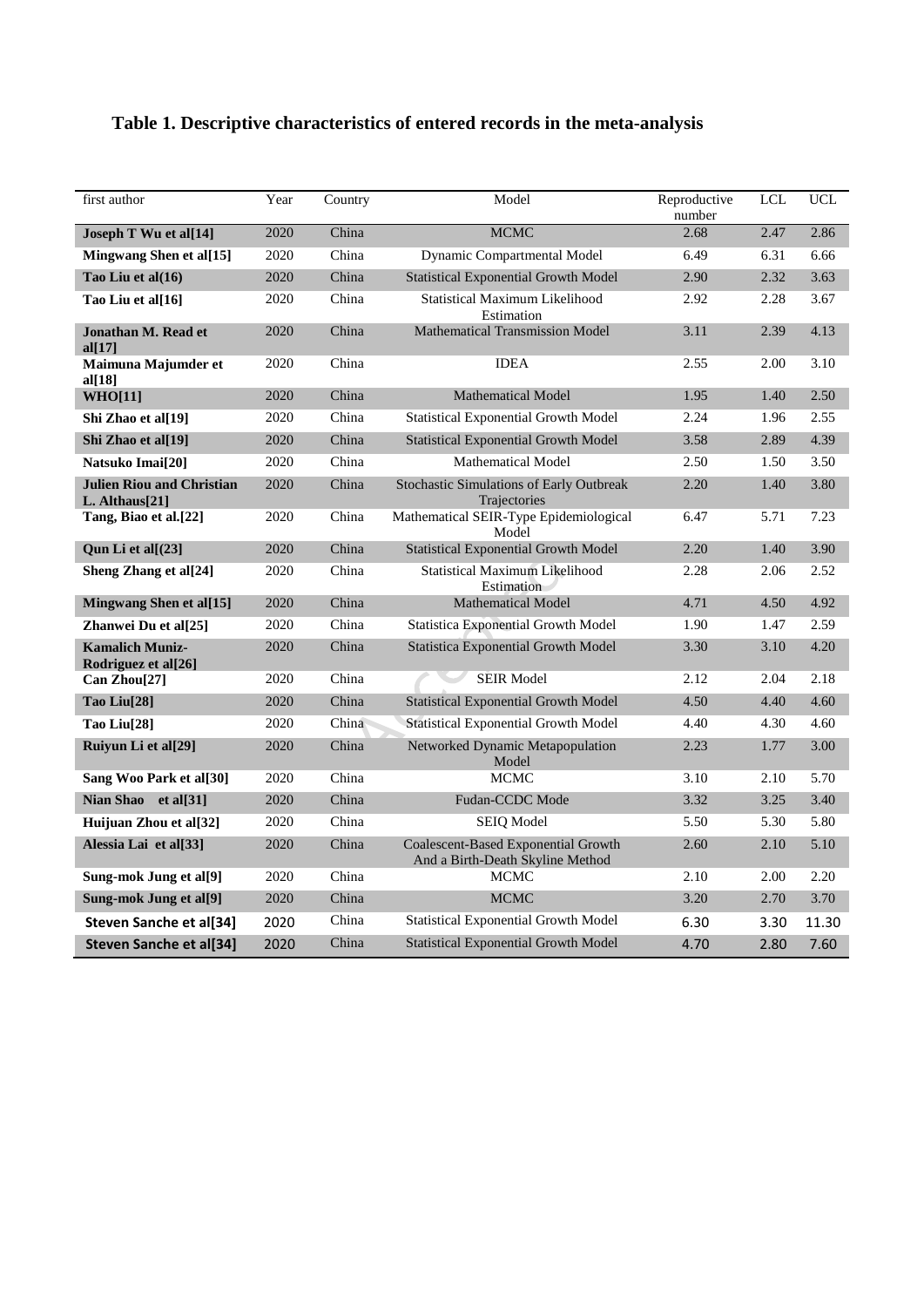

Figure2. Forest plot of the pooled basic reproductive number  $(R_0)$  for COVID-19

| Table2. Pooled Estimation of reproductive number $(R_0)$ for COVID-19 |  |  |
|-----------------------------------------------------------------------|--|--|
|-----------------------------------------------------------------------|--|--|

| Pooled Estimate (95% |     |      | mД |
|----------------------|-----|------|----|
| $3.32(2.81 - 3.82)$  | (1) | 99.1 |    |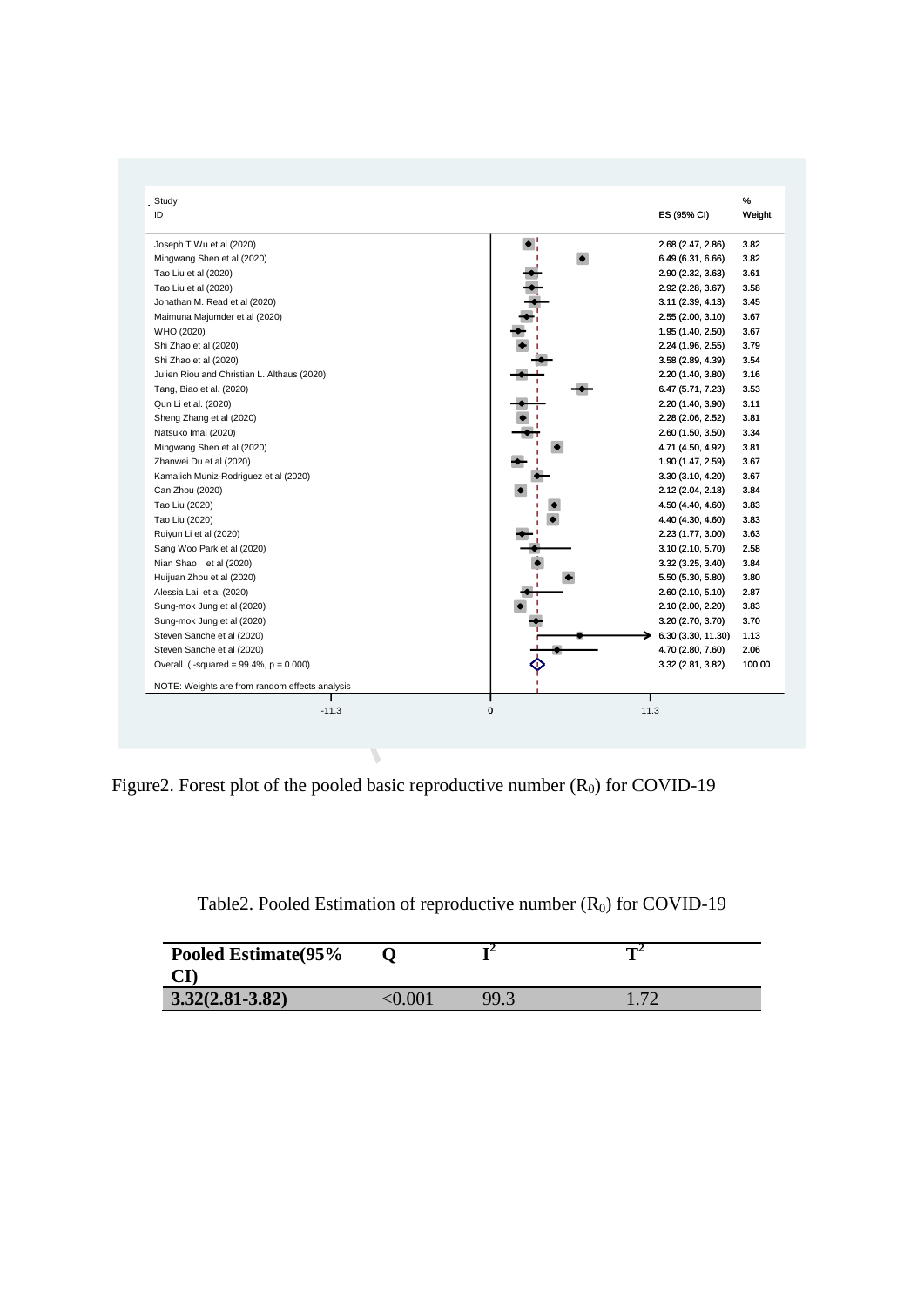

Figure3. The distribution of estimated  $R_0$  according to different models.

#### **DISCUSSION**

It is necessary to estimate the amount of  $R_0$  to determine the severity and size of the epidemic, as well as to design appropriate interventions and responses to protect the population against disease and to control of the epidemic [35]. The estimated  $R_0$  value is important in infectious disease epidemiology because the force of infection could be reduced by  $1 - 1 / R_0$  to eliminate the disease outbreak. For example, at  $R_0 = 2.5$  this fraction is 60%, but at  $R_0 = 3.2$ this fraction is 68.7%. Mathematical models play an important role in decision making during outbreak control [36]. Our systematic review and meta-Analysis found the overall  $R_0$  to be 3.32(2.81-3.82), which is more than WHO estimates of 1.4 to 2.5(11) but similar to results of a former review with 12 articles that have had been conducted in China (11). Our estimation is similar in comparison with the  $R_0$  values of the SARS epidemics ( $R_0 = 4.91$ ) in Beijing, China [37], and MERS in Jeddah ( $R_0 = 3.5-6.7$ ), Saudi Arabia [38]. Such a high  $R_0$  indicates that the virus can go through at least three–four generations of transmission [22]. Similar to reviews of  $R_0$  for other pathogens [39-41] our result highlight that  $R_0$  is not an intrinsic value characteristic of a given pathogen, but rather describes the transmissibility of that pathogen within the specific population and setting under study. The estimated  $R_0$  depends on some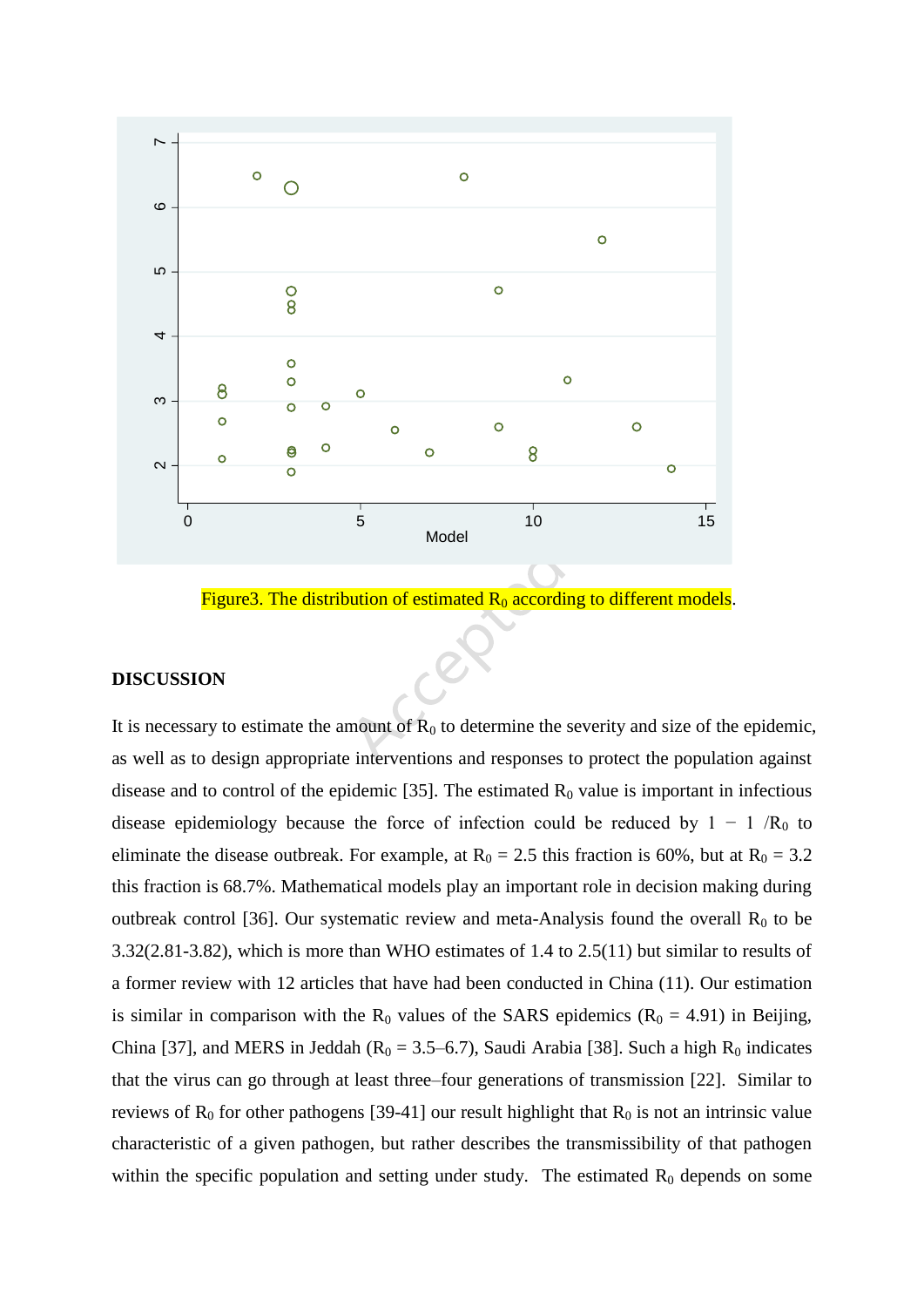issues such as the social and demographical variables, estimation method used, and the validity of the underlying assumptions and the biology of the infectious agent. For example, the frequency of contacts may depend on population size and cultural issues. These factors can vary across regions. In addition, estimates of  $R_0$  may be somewhat error-prone due to some reasons such as data insufficiency and short onset time period. The more studies are done and the more data is produced, the hope is that this error will be reduced. Our results showed that there was significant heterogeneity between studies  $(I^2:99.3, P$  of chi<sup>2</sup> test for heterogeneity : < 0.001 and  $T^2$ : 1.72). One reason for this issue is that it is hard to calculate the exact number of infected cases during an outbreak. The variability in  $R_0$  values reported by different studies indicates that precisely estimating of  $R_0$  is rather difficult. Also, the  $R_0$ can be affected by environmental factors and modeling methodology [12]. There are lots of calculation methods for  $R_0$  [42]. Our review was restricted to Chinese articles. For other countries surveillance data is needed to either calculate  $R_0$  value or  $R_0$  estimates extrapolate from a comparable setting.

Consideration of the reasons for reporting high levels of  $R_0$  in some studies also seems necessary. Modeling assumptions may be one reason for this issue. Usually, high  $R_0$  values are calculated in the early stages of the epidemic, because of the small sample size as well as the lack of awareness about the disease and inadequate preventive measures. Since the number and patterns of people's contacts in different populations vary because of some reasons, such as the general culture and the level of literacy in the community, the value of  $R_0$ varies among different populations, or even among subgroups of a single population. In fact, the total value of  $R_0$  in a population is the average of the  $R_0$  subtypes of that community. It is therefore important to note that even if the total  $R_0$  value in a population is low (even less than 1), the likelihood of transmission in some subgroups of that population may still be high. Given the rapid spread of the disease, the dependency of the effectiveness of control measures to some factors such as the frequency of asymptomatic infections and the potential for disease transmission before symptoms onset, COVID-19 seems to be relatively difficult to control.  $R_0$  is dependent on the population as well as the method of calculation and quantifies the transmissibility of a disease in a population. Our findings suggest that measures such as preventing human population gatherings, restricting the transportation system, closing schools, and universities, etc., may be necessary to control the epidemic.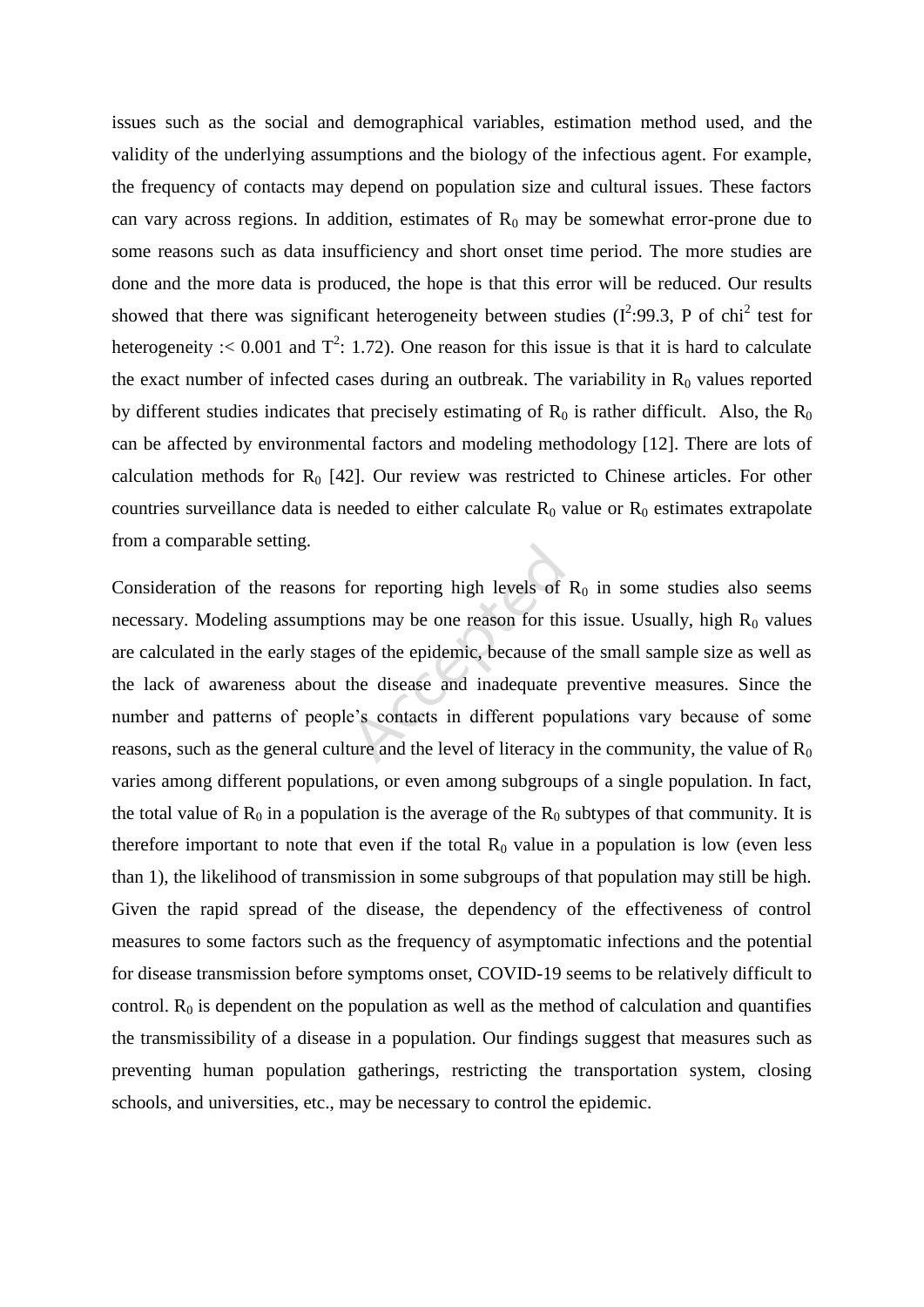# **SUPPLEMENTAL MATERIALS**

None

# **CONFLICT OF INTEREST**

The authors have no conflicts of interest associated with the material presented in this paper.

# **FUNDING**

There was no external funding required for this project.

# **ACKNOWLEDGEMENTS**

We thank all authors involved in collecting and processing data.

# **AUTHOR CONTRIBUTIONS**

YA, M S conceived the study design, Search of articles, provided data, led the analysis, prepare drafts of the manuscript, M T data extraction, prepare drafts of the manuscript and final edition. All authors approved final version of manuscript.

# **ORCID**

**Yousef Alimohamadi<https://orcid.org/0000-0002-4480-9827>**

**Maryam Taghdir <https://orcid.org/0000-0003-2853-0196>**

**Mojtaba Sepandi <https://orcid.org/0000-0001-6441-5887>**

# **REFERENCES**

1. Huang C, Wang Y, Li X, Ren L, Zhao J, Hu Y, et al. Clinical features of patients infected with 2019 novel coronavirus in Wuhan, China. The Lancet. 2020;395(10223):497- 506.

2. Pan F, Ye T, Sun P, Gui S, Liang B, Li L, et al. Time course of lung changes on chest CT during recovery from 2019 novel coronavirus (COVID-19) pneumonia. Radiology. 2020:200370.

3. Boldog P, Tekeli T, Vizi Z, Dénes A, Bartha FA, Röst G. Risk assessment of novel coronavirus COVID-19 outbreaks outside China. Journal of Clinical Medicine. 2020;9(2):571. 4. Chen N, Zhou M, Dong X, Qu J, Gong F, Han Y, et al. Epidemiological and clinical characteristics of 99 cases of 2019 novel coronavirus pneumonia in Wuhan, China: a descriptive study. The Lancet. 2020.

5. Chan JF-W, Yuan S, Kok K-H, To KK-W, Chu H, Yang J, et al. A familial cluster of pneumonia associated with the 2019 novel coronavirus indicating person-to-person transmission: a study of a family cluster. The Lancet. 2020;395(10223):514-23.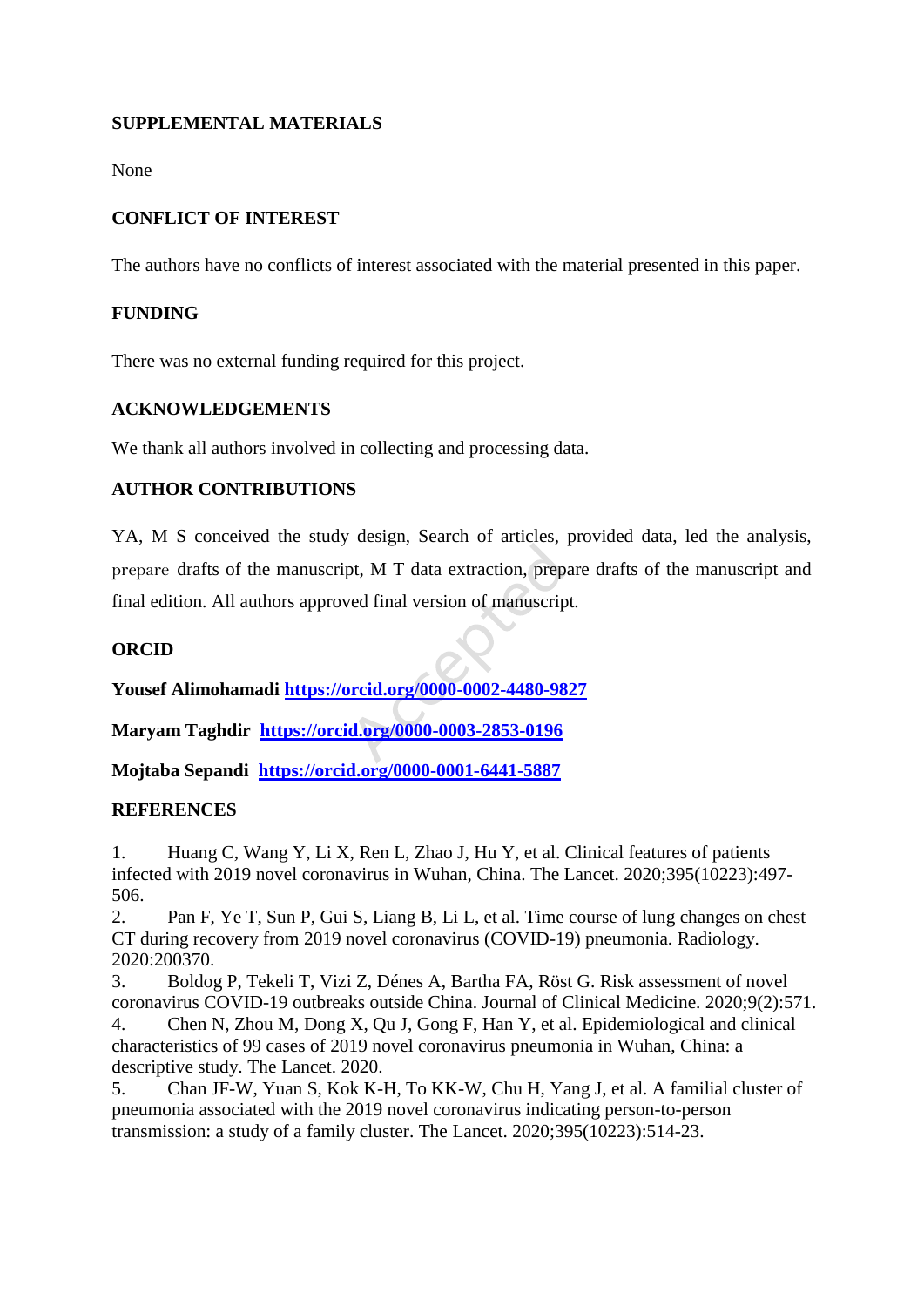6. Chen H, Guo J, Wang C, Luo F, Yu X, Zhang W, et al. Clinical characteristics and intrauterine vertical transmission potential of COVID-19 infection in nine pregnant women: a retrospective review of medical records. The Lancet. 2020.

7. Lu R, Zhao X, Li J, Niu P, Yang B, Wu H, et al. Genomic characterisation and epidemiology of 2019 novel coronavirus: implications for virus origins and receptor binding. The Lancet. 2020.

8. Xu Z, Shi L, Wang Y, Zhang J, Huang L, Zhang C, et al. Pathological findings of COVID-19 associated with acute respiratory distress syndrome. The Lancet Respiratory Medicine. 2020.

9. Jung S-m, Akhmetzhanov AR, Hayashi K, Linton NM, Yang Y, Yuan B, et al. Real-Time Estimation of the Risk of Death from Novel Coronavirus (COVID-19) Infection: Inference Using Exported Cases. Journal of Clinical Medicine. 2020;9(2):523.

10. Wang C, Horby PW, Hayden FG, Gao GF. A novel coronavirus outbreak of global health concern. The Lancet. 2020;395(10223):470-3.

11. Liu Y, Gayle AA, Wilder-Smith A, Rocklöv J. The reproductive number of COVID-19 is higher compared to SARS coronavirus. Journal of Travel Medicine. 2020.

12. Delamater PL, Street EJ, Leslie TF, Yang YT, Jacobsen KH. Complexity of the basic reproduction number (R0). Emerging infectious diseases. 2019;25(1):1.

13. Gheshlagh RG, Aslani M, Shabani F, Dalvand S, Parizad N. Prevalence of needlestick and sharps injuries in the healthcare workers of Iranian hospitals: an updated meta-analysis. Environmental health and preventive medicine. 2018;23(1):44.

14. Wu JT, Leung K, Leung GM. Nowcasting and forecasting the potential domestic and international spread of the 2019-nCoV outbreak originating in Wuhan, China: a modelling study. The Lancet. 2020.

15. Shen M, Peng Z, Xiao Y, Zhang L. Modelling the epidemic trend of the 2019 novel coronavirus outbreak in China. bioRxiv. 2020.

16. Liu T, Hu J, Kang M. Transmission dynamics of 2019 novel coronavirus (2019 nCoV). bioRxiv 2020; published online Jan 26. DOI.10(2020.01):25.919787.

17. Read JM, Bridgen JR, Cummings DA, Ho A, Jewell CP. Novel coronavirus 2019 nCoV: early estimation of epidemiological parameters and epidemic predictions. medRxiv. 2020.

18. Majumder M, Mandl KD. Early transmissibility assessment of a novel coronavirus in Wuhan, China. China (January 23, 2020). 2020.

19. Zhao S, Lin Q, Ran J, Musa SS, Yang G, Wang W, et al. Preliminary estimation of the basic reproduction number of novel coronavirus (2019-nCoV) in China, from 2019 to 2020: A data-driven analysis in the early phase of the outbreak. International Journal of Infectious Diseases. 2020.

20. Imai N, Cori A, Dorigatti I, Baguelin M, Donnelly CA, Riley S, et al. Report 3: transmissibility of 2019-nCov. Reference Source. 2020.

21. Riou J, Althaus CL. Pattern of early human-to-human transmission of Wuhan 2019 nCoV. bioRxiv. 2020.

22. Tang B, Wang X, Li Q, Bragazzi NL, Tang S, Xiao Y, et al. Estimation of the transmission risk of the 2019-nCoV and its implication for public health interventions. Journal of Clinical Medicine. 2020;9(2):462.

23. Li Q, Guan X, Wu P, Wang X, Zhou L, Tong Y, et al. Early transmission dynamics in Wuhan, China, of novel coronavirus–infected pneumonia. New England Journal of Medicine. 2020.

24. Zhang S, Diao M, Yu W, Pei L, Lin Z, Chen D. Estimation of the reproductive number of Novel Coronavirus (COVID-19) and the probable outbreak size on the Diamond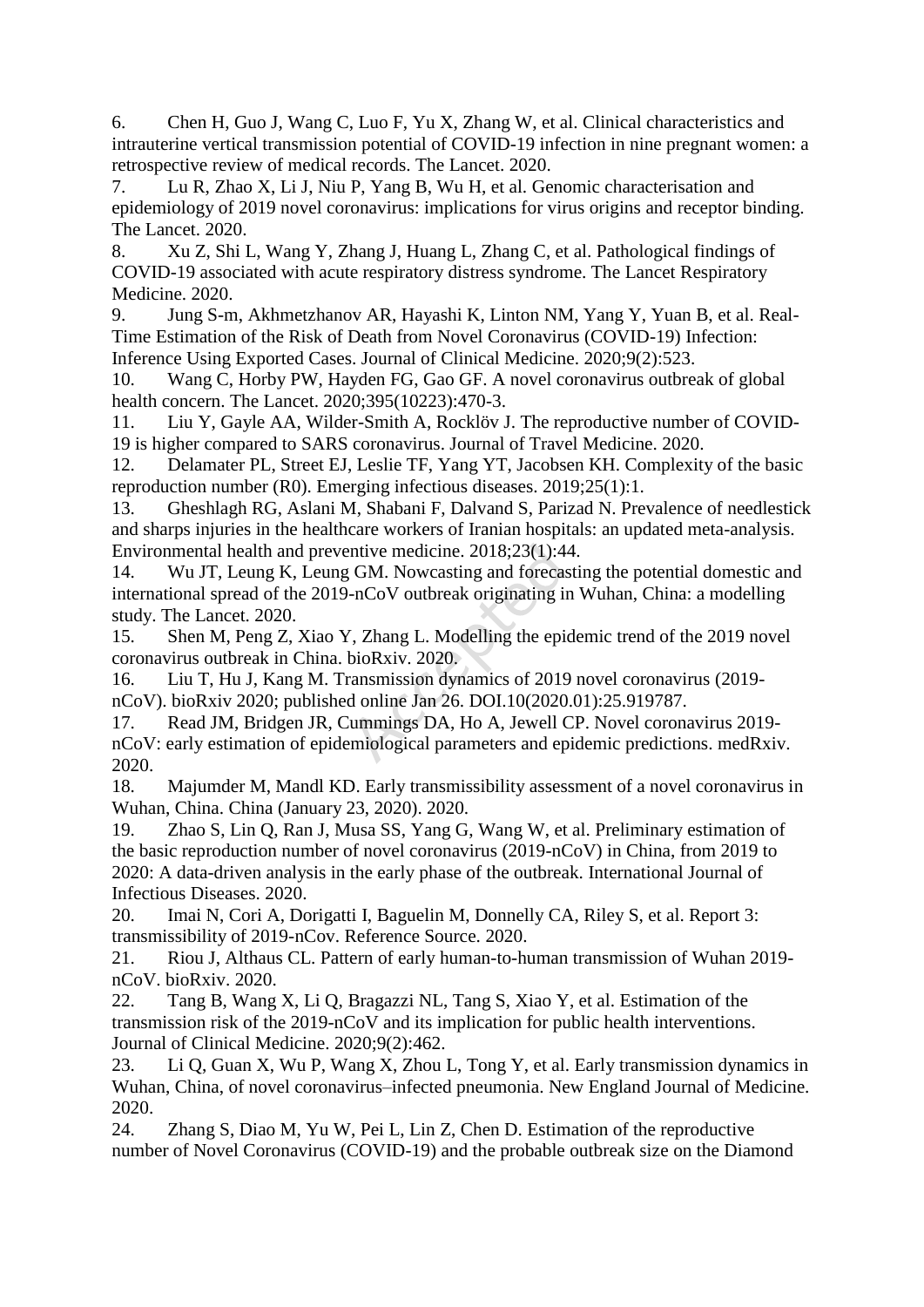Princess cruise ship: A data-driven analysis. International Journal of Infectious Diseases. 2020]

25. Du Z, Wang L, Cauchemez S, Xu X, Wang X, Cowling BJ, et al. Risk for Transportation of 2019 Novel Coronavirus (COVID-19) from Wuhan to Cities in China. medRxiv. 2020.

26. Muniz-Rodriguez K, Chowell G, Cheung C-H, Jia D, Lai P-Y, Lee Y, et al. Epidemic doubling time of the COVID-19 epidemic by Chinese province. medRxiv. 2020.

27. Zhou C. Evaluating new evidence in the early dynamics of the novel coronavirus COVID-19 outbreak in Wuhan, China with real time domestic traffic and potential asymptomatic transmissions. medRxiv. 2020.

28. Liu T, Hu J, Xiao J, He G, Kang M, Rong Z, et al. Time-varying transmission dynamics of Novel Coronavirus Pneumonia in China. bioRxiv. 2020.

29. Li R, Pei S, Chen B, Song Y, Zhang T, Yang W, et al. Substantial undocumented infection facilitates the rapid dissemination of novel coronavirus (COVID-19). medRxiv. 2020.

30. Park SW, Champredon D, Earn DJ, Li M, Weitz JS, Grenfell BT, et al. Reconciling early-outbreak preliminary estimates of the basic reproductive number and its uncertainty: a new framework and applications to the novel coronavirus (2019-nCoV) outbreak. medRxiv. 2020.

31. Shao N, Cheng J, Chen W. The reproductive number R0 of COVID-19 based on estimate of a statistical time delay dynamical system. medRxiv. 2020.

32. Zhang KK, Xie L, Lawless L, Zhou H, Gao G, Xue C. Characterizing the transmission and identifying the control strategy for COVID-19 through epidemiological modeling. medRxiv. 2020.

33. Lai A, Bergna A, Acciarri C, Galli M, Zehender G. Early Phylogenetic Estimate of the Effective Reproduction Number Of Sars‐CoV‐2. Journal of Medical Virology. 2020.

34. Sanche S, Lin YT, Xu C, Romero-Severson E, Hengartner NW, Ke R. The Novel Coronavirus, 2019-nCoV, is Highly Contagious and More Infectious Than Initially Estimated. arXiv preprint arXiv:200203268. 2020.

35. Kwok KO, Tang A, Wei VW, Park WH, Yeoh EK, Riley S. Epidemic Models of Contact Tracing: Systematic Review of Transmission Studies of Severe Acute Respiratory Syndrome and Middle East Respiratory Syndrome. Computational and structural biotechnology journal. 2019.

36. Egger M, Johnson L, Althaus C, Schöni A, Salanti G, Low N, et al. Developing WHO guidelines: time to formally include evidence from mathematical modelling studies. F1000Research. 2017;6.

37. Gumel AB, Ruan S, Day T, Watmough J, Brauer F, Van den Driessche P, et al. Modelling strategies for controlling SARS outbreaks. Proceedings of the Royal Society of London Series B: Biological Sciences. 2004;271(1554):2223-32.

38. Majumder MS, Rivers C, Lofgren E, Fisman D. Estimation of MERS-coronavirus reproductive number and case fatality rate for the spring 2014 Saudi Arabia outbreak: insights from publicly available data. PLoS Currents. 2014;6.

39. Ridenhour B, Kowalik JM, Shay DK. Unraveling R 0: Considerations for Public Health Applications. American journal of public health. 2018;108(S6):S445-S54.

40. Biggerstaff M, Cauchemez S, Reed C, Gambhir M, Finelli L. Estimates of the reproduction number for seasonal, pandemic, and zoonotic influenza: a systematic review of the literature. BMC infectious diseases. 2014;14(1):480.

41. Johansson MA, Hombach J, Cummings DA. Models of the impact of dengue vaccines: a review of current research and potential approaches. Vaccine. 2011;29(35):5860- 8.